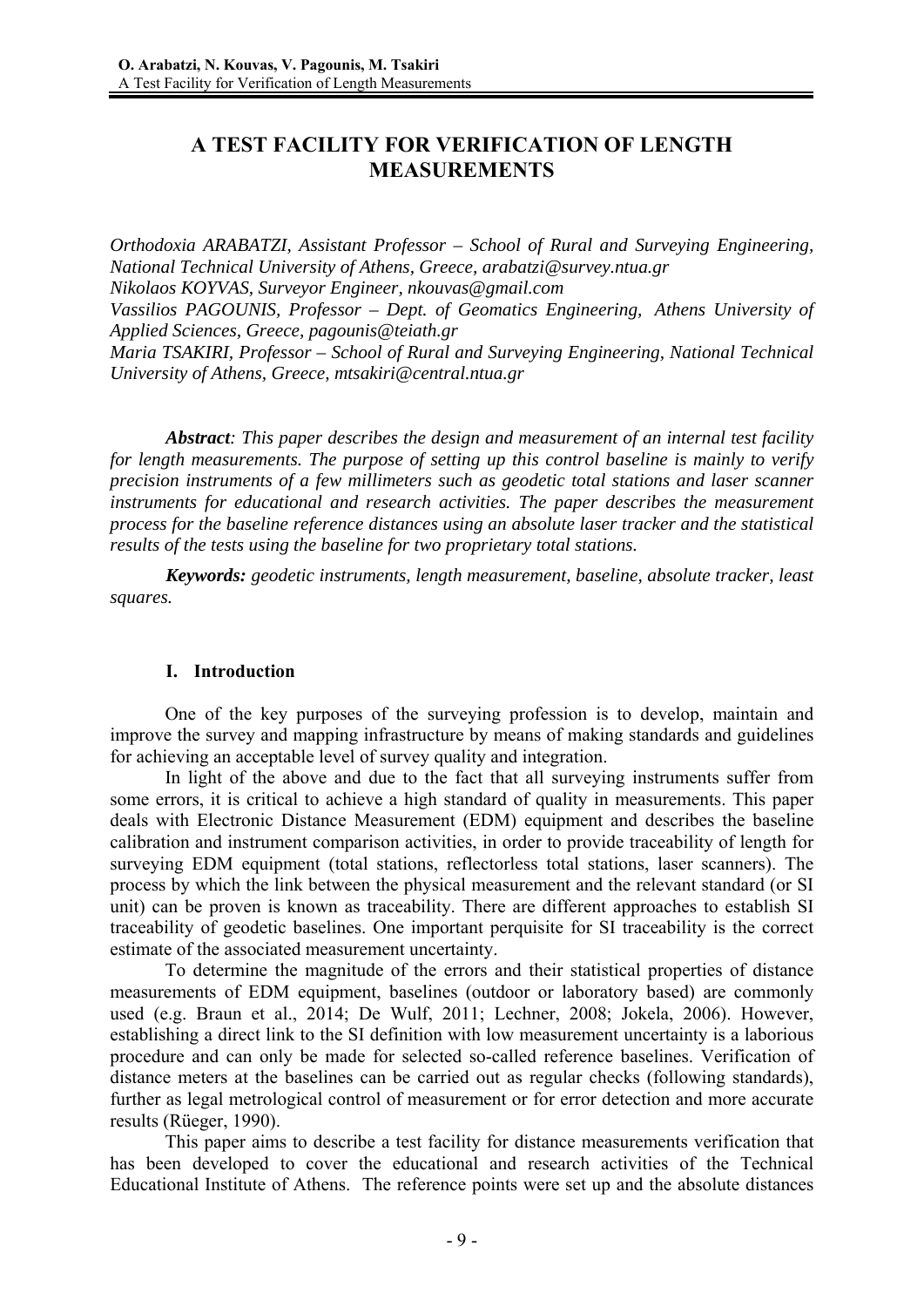between the points were determined with a standard deviation of 0.03mm using the Leica Absolute Tracker AT401. The baseline was also used for testing the distance meters of two total stations, by comparing the actual lengths between the pillars ("true values") with the measured lengths. This paper presents the first series of measurements for this baseline facility and discusses the issues pertaining the installation of such a control baseline.

### **2. Establishment of a control baseline for length measurements**

In the underground area of the Technical Educational Institute of Athens (TEI Athens) building complex (tunnel length of approximately 300m and rectangular section 2m high and 3m wide) a test facility for length measurement control of various geodetic instruments has been designed and measured. The purpose of setting up this control base is mainly to verify precision instruments of a few millimeters such as geodetic total stations and laser scanner instruments for educational and research activities.

The total station instruments can be checked for (i) zero error ("instrument-reflector constant"), and (ii) its measured length's standard deviation and its compatibility with the specified one by the manufacturer.

In addition, reflectorless total stations and laser scanners can be verified against the manufacturer's specifications and tests regarding their behavior against various materials in order to define correction functions (in relation to material and distance) can be possible. It is emphasized that instruments either of time-of-flight principle or phase difference or using both principles can be tested.

The control field was implemented with seven specially designed bases made by steel (following ISO 17123-4 specifications). These were embedded in the wall at specified distances in such a way that their heads were on the same horizontal plane (of few mm accuracy). The dedicated design of the bases are designed so that their head carries an integrated 5/8 bolt to be able to attach a tribach in a unique way ("forced centering") to place instruments and accessories (Fig. 1).



Fig. 1. Specially designed bases

The distances between the bases (baseline reference distances) were measured with the Leica Absolute Tracker AT402 (quoted accuracy  $\pm$  10 µm, maximum reflector measurement of 320m, distance performance resolution of  $\overrightarrow{0.3\mu m}$  (Fig. 2). Specifically, the distances between the bases were measured on  $8<sup>th</sup>$  October 2017 with the Leica Absolute Tracker AT402 (Table 1, as per Brochure Hexagon Specifications p.15), using three sets of observations with a time difference of one hour between them.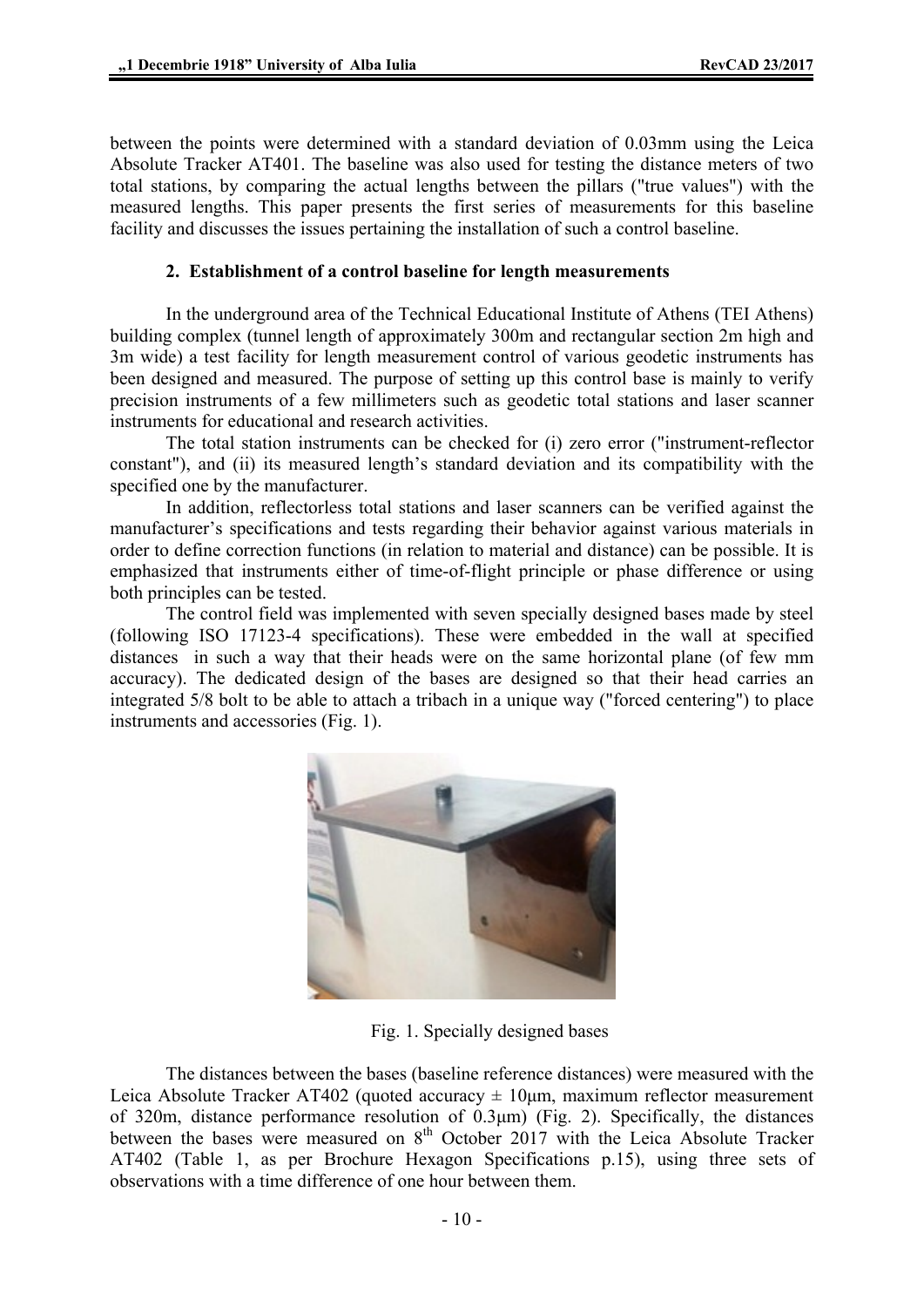| Leica AT402          |                  |
|----------------------|------------------|
| Maximum reflector    | $320 \text{ m}$  |
| measurement          |                  |
| Minimum reflector    | 1.5 <sub>m</sub> |
| measurement          |                  |
| Distance performance | $0.3 \mu m$      |
| resolution           |                  |
| Accuracy             |                  |

Table 1. Manufacturer specifications of the Absolute Tracker AT402

The mean of the three sets of horizontal distances, corrected by atmospheric effects, is shown in Table 2. The RMS was estimated as  $\pm$  30 µm.



Fig. 2. Leica Absolute Tracker AT402 and its special targets

| <b>Baselines</b> | Distances (mm) | <b>Baseline</b> | Distances (mm) |
|------------------|----------------|-----------------|----------------|
| $T_1 - T_2$      | 5070.4272      | $T_1 - T_2$     | 5070.4272      |
| $T_1 - T_3$      | 15059.0870     | $T_2 - T_3$     | 9988.6598      |
| $T_1 - T_4$      | 30901.9628     | $T_3 - T_4$     | 15842.8758     |
| $T_1 - T_5$      | 60227.3604     | $T_4 - T_5$     | 29325.3976     |
| $T_1 - T_6$      | 95187.4720     | $T_5 - T_6$     | 34960.1116     |
| $T_1 - T_7$      | 119675.7437    | $T_6 - T_7$     | 24488.2717     |

Table 2. Horizontal distances of baselines measured by the Absolute Tracker AT402

A meteorological data logger was installed near the baseline to check the stability of the atmospheric conditions during the measurement period and provide values for the necessary adjustments to the measured lengths due to atmospheric conditions.

The height differences between the seven base stations were measured using high accuracy levelling with the digital level LEICA DNA03 (standard deviation  $\pm$  0.3mm per km double run using invar staff). The results are shown in Table 3: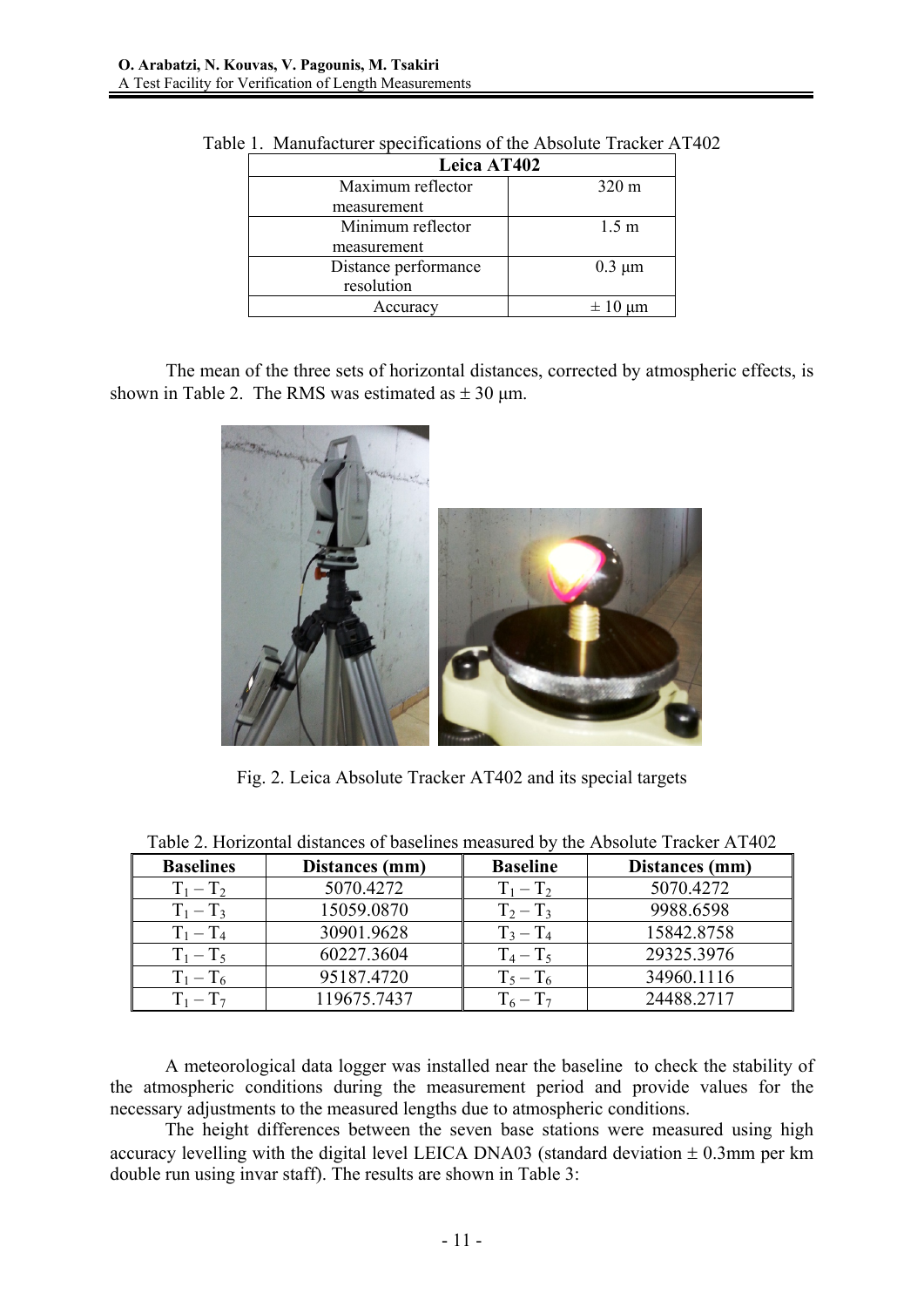| <b>Baseline</b> | $\Delta H$ (mm) |
|-----------------|-----------------|
| $T_1 - T_2$     | 0.2             |
| $T_2 - T_3$     | $-0.1$          |
| $T_3 - T_4$     | 0.2             |
| $T_4 - T_5$     | $-0.5$          |
| $T_5 - T_6$     | 0.2             |
| $T_6 - T_7$     |                 |

Table 3. Height differences of the base stations

#### **3. Test procedure for the verification of EDM instruments**

The procedure for the verification of Electromagnetic Distance Measuring instruments (EDM) is described in Part 4 of ISO 17123-4 entitled "Optics and optical instruments - Field work for the control of geodetic and topographic instruments - Part 4: electromagnetic instruments measuring lengths (EDM instruments) " (ISO 17123-4:2012, https://www.iso.org*)*.

A two-step procedure is proposed:

- The *Simplified Test* Procedure, which examines the internal accuracy of the instrument and whether the measurements are close to each other. The results are derived from a limited number of measurements and therefore do not fully account for the uncertainty in the measurement of the length.

- The *Full Test* Procedure, which is applied to determine the accuracy of an E.D.M. and its ancillary equipment. It is based on length measurements with all possible combinations in a verified control base, without requiring nominal (standard) values. The experimental standard deviation of one measurement is calculated by least squares adjustment techniques.

In this work, effort has been made to follow as closely as possible the full test procedure described in ISO 17123-4 in order to warrant that through the measurements for a tested instrument on the new control baseline it is possible to evaluate the:

- Zero error ("instrument-reflector constant")

- The standard deviation of the length measurement and its compatibility check with the one specified by the manufacturer.

In addition, the comparison with standard values, enables other instruments such as reflectorless total stations and laser scanners to be verified in the control baseline.

The control baseline is shown schematically in Fig. 3, and the measurements of the lengths that are required for the full test procedure are shown in Fig. 4.



Fig. 3. Schematic of control baseline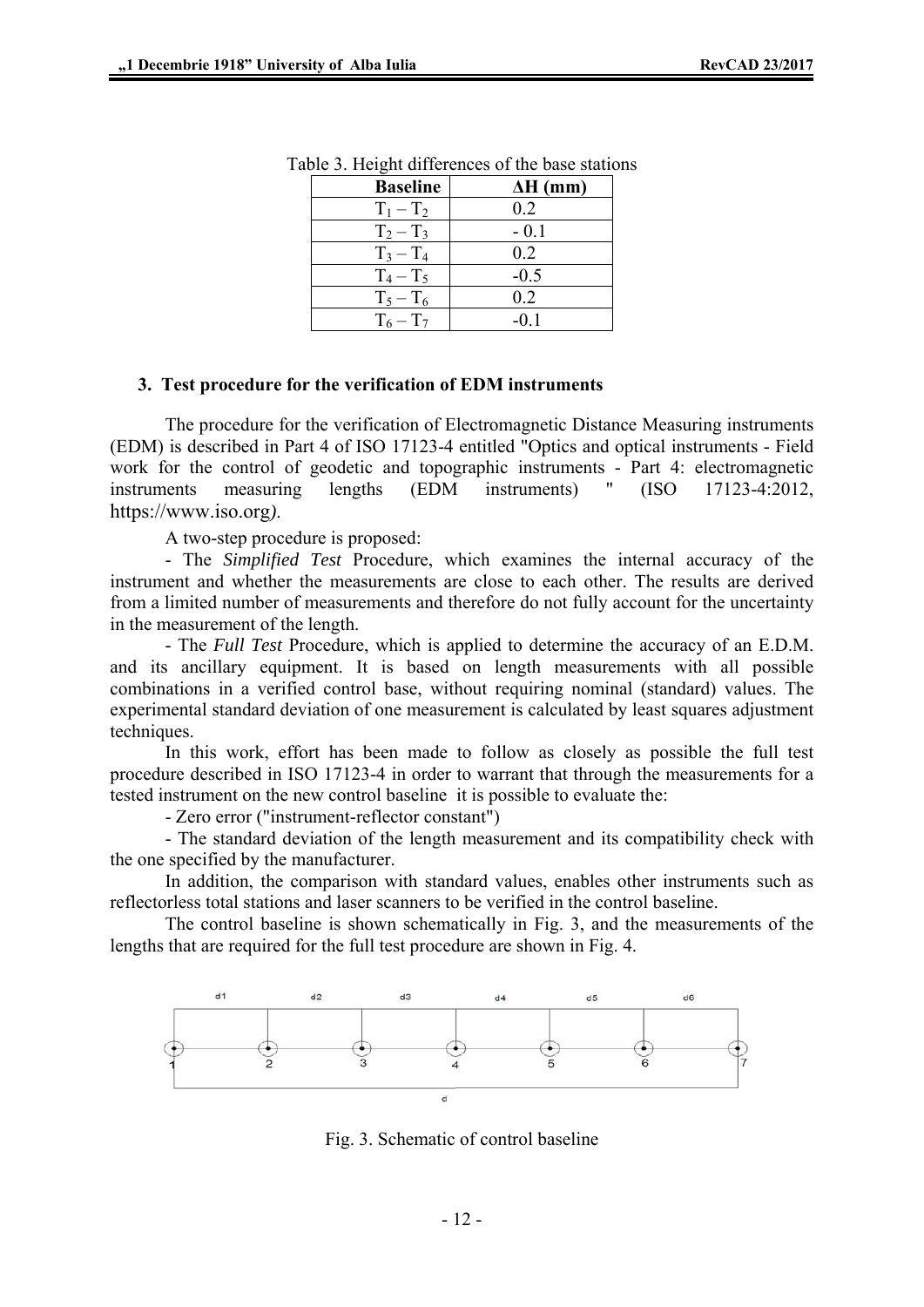

Fig. 4. Length measurement procedure

The corrected values of the measured lengths are calculated using least squares method. The unknown parameters are the six distances  $\overline{d}_1, \overline{d}_2, ..., \overline{d}_6$  and the zero error correction  $\delta$ . All distances are considered to be of equal weight.

The form of the observation equation is:

$$
a_{i1}d_1 + a_{i2}d_2 + a_{i3}d_3 + a_{4i4} + a_{i5}d_5 + a_{i6}d_6 + a_{i7}\delta = S_{ij} + v_i
$$
\n(1)

where,

 $a_{ii}$  are the parameters of the design matrix A (Eq. 3)

 $S_{ij}$  are the measurements (as showed in Fig.2)

 $v_i$  are their residuals

The mathematical model comprises 21 length measurements for the determination of 7 independent determinants (DOF-degrees of freedom  $r = 14$ ).

 The solution is given by least squares method (Method of indirect observations) through the normal system

$$
\mathbf{A}^{\mathrm{T}} \mathbf{A} \hat{\mathbf{x}} = \mathbf{A}^{\mathrm{T}} \ell \tag{2}
$$

Where,

A is the design matrix

 $\hat{x}$  is the vector of the independent determinants

 $\ell$  is the vector of the measurements

The matrices that form Eq. (2) are as follows: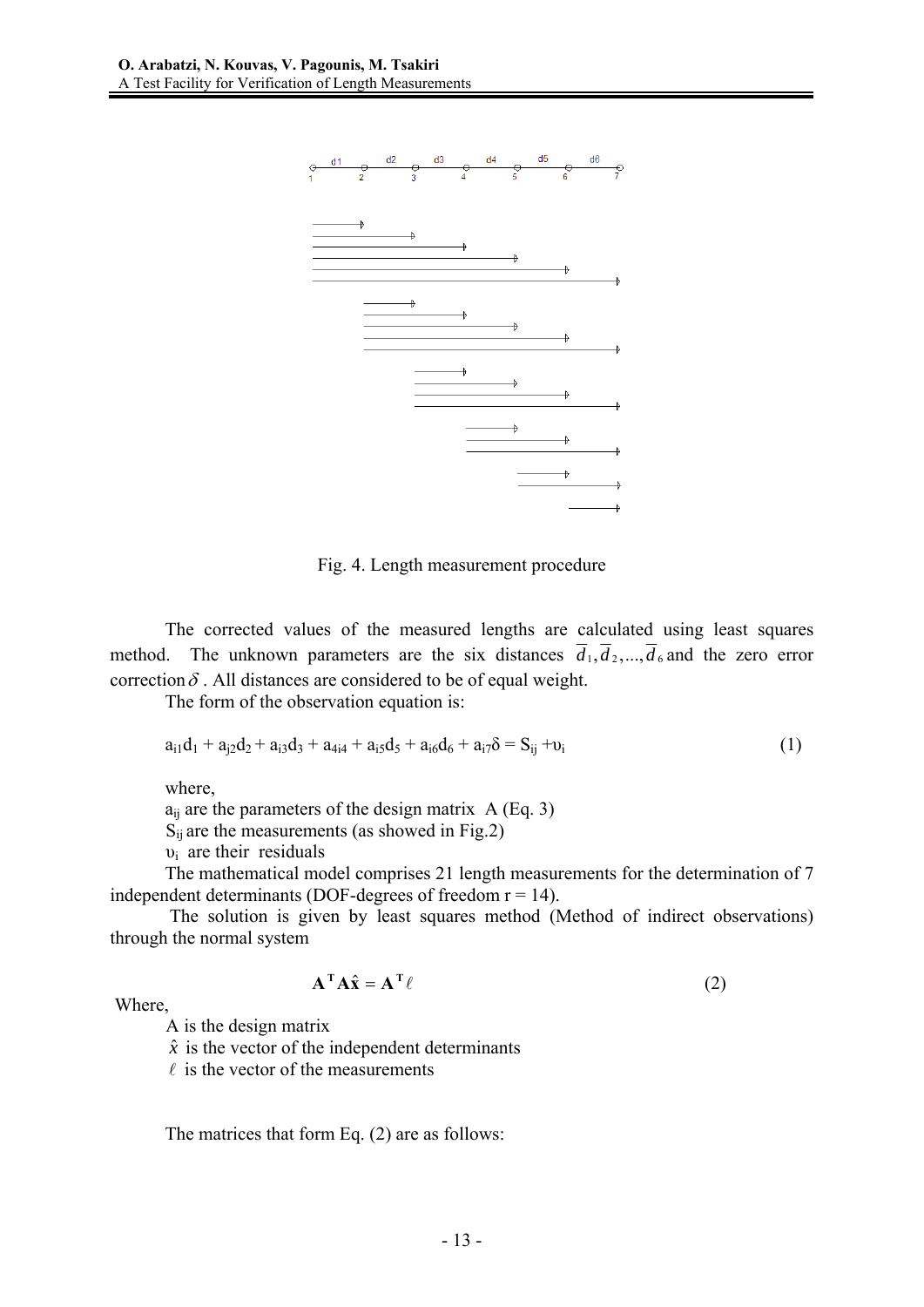(3)

|       | $\mathbf{1}$     | $\boldsymbol{0}$ | $\boldsymbol{0}$ | $\boldsymbol{0}$ | $\boldsymbol{0}$ | $\boldsymbol{0}$ | 1            |                                                                                                                                                                                         |                                                                                                                                                                                                 |  |
|-------|------------------|------------------|------------------|------------------|------------------|------------------|--------------|-----------------------------------------------------------------------------------------------------------------------------------------------------------------------------------------|-------------------------------------------------------------------------------------------------------------------------------------------------------------------------------------------------|--|
|       | $\mathbf{1}$     | $\mathbf{1}$     | $\boldsymbol{0}$ | $\boldsymbol{0}$ | $\boldsymbol{0}$ | $\boldsymbol{0}$ | $\mathbf{1}$ |                                                                                                                                                                                         |                                                                                                                                                                                                 |  |
|       | $\mathbf{1}$     | $\mathbf{1}$     | $\mathbf{1}$     | $\boldsymbol{0}$ | $\boldsymbol{0}$ | $\boldsymbol{0}$ | 1            |                                                                                                                                                                                         |                                                                                                                                                                                                 |  |
|       | $\mathbf{1}$     | $\mathbf{1}$     | $\mathbf{1}$     | $\mathbf{1}$     | $\boldsymbol{0}$ | $\boldsymbol{0}$ | 1            |                                                                                                                                                                                         |                                                                                                                                                                                                 |  |
|       | $\mathbf{1}$     | $\mathbf{1}$     | $\mathbf{1}$     | $\mathbf{1}$     | $\mathbf{1}$     | $\pmb{0}$        | 1            |                                                                                                                                                                                         |                                                                                                                                                                                                 |  |
|       | $\mathbf{1}$     | $\mathbf{1}$     | $\mathbf{1}$     | $\mathbf{1}$     | $\mathbf{1}$     | $\mathbf{1}$     | 1            |                                                                                                                                                                                         |                                                                                                                                                                                                 |  |
|       | $\vert 0 \vert$  | $\mathbf{1}$     | $\boldsymbol{0}$ | $\boldsymbol{0}$ | $\boldsymbol{0}$ | $\boldsymbol{0}$ | $\mathbf{1}$ |                                                                                                                                                                                         | $\begin{array}{c c} S_{12} & S_{13} \\ S_{13} & S_{14} \\ S_{15} & S_{16} \\ S_{16} & S_{17} \\ S_{23} & S_{24} \\ S_{25} & S_{26} \\ S_{27} & S_{34} \\ S_{35} & S_{36} \\ S_{37} \end{array}$ |  |
|       | $\vert 0 \vert$  | $\mathbf{1}$     | $\mathbf{1}$     | $\boldsymbol{0}$ | $\boldsymbol{0}$ | $\boldsymbol{0}$ | 1            |                                                                                                                                                                                         |                                                                                                                                                                                                 |  |
|       | $\overline{0}$   | $\mathbf{1}$     | $\mathbf{1}$     | $\mathbf{1}$     | $\boldsymbol{0}$ | $\boldsymbol{0}$ | 1            |                                                                                                                                                                                         |                                                                                                                                                                                                 |  |
|       | $\boldsymbol{0}$ | $\mathbf{1}$     | $\mathbf{1}$     | $\mathbf{1}$     | $\mathbf{1}$     | $\boldsymbol{0}$ | 1            |                                                                                                                                                                                         |                                                                                                                                                                                                 |  |
| $A =$ | 0                | $\mathbf{1}$     | $\mathbf{1}$     | $\mathbf{1}$     | $\mathbf{1}$     | $\mathbf{1}$     | $\mathbf{1}$ | $\ell =$                                                                                                                                                                                |                                                                                                                                                                                                 |  |
|       | $\boldsymbol{0}$ | $\boldsymbol{0}$ | $\mathbf{1}$     | $\boldsymbol{0}$ | $\boldsymbol{0}$ | $\boldsymbol{0}$ | $\mathbf{1}$ |                                                                                                                                                                                         |                                                                                                                                                                                                 |  |
|       | $\vert 0 \vert$  | $\boldsymbol{0}$ | $\mathbf{1}$     | $\mathbf{1}$     | $\boldsymbol{0}$ | $\boldsymbol{0}$ | $\mathbf{1}$ |                                                                                                                                                                                         |                                                                                                                                                                                                 |  |
|       | $\vert 0 \vert$  | $\boldsymbol{0}$ | $\mathbf{1}$     | $\mathbf{1}$     | $\mathbf{1}$     | $\boldsymbol{0}$ | $\mathbf{1}$ |                                                                                                                                                                                         |                                                                                                                                                                                                 |  |
|       | $\vert 0 \vert$  | $\boldsymbol{0}$ | $\mathbf{1}$     | $\mathbf{1}$     | $\mathbf{1}$     | $\mathbf{1}$     | $\mathbf{1}$ |                                                                                                                                                                                         |                                                                                                                                                                                                 |  |
|       | $\vert 0 \vert$  | $\boldsymbol{0}$ | $\boldsymbol{0}$ | $\mathbf{1}$     | $\boldsymbol{0}$ | $\boldsymbol{0}$ | $\mathbf{1}$ | $\overline{X}$                                                                                                                                                                          | $S_{45}$                                                                                                                                                                                        |  |
|       | $\vert 0 \vert$  | $\boldsymbol{0}$ | $\boldsymbol{0}$ | $\mathbf{1}$     | $\mathbf{1}$     | $\boldsymbol{0}$ | $\mathbf{1}$ |                                                                                                                                                                                         |                                                                                                                                                                                                 |  |
|       | $\vert 0 \vert$  | $\boldsymbol{0}$ | $\boldsymbol{0}$ | $\mathbf{1}$     | $\mathbf{1}$     | $\mathbf{1}$     | $\mathbf{1}$ |                                                                                                                                                                                         |                                                                                                                                                                                                 |  |
|       | $\vert 0 \vert$  | $\boldsymbol{0}$ | $\boldsymbol{0}$ | $\boldsymbol{0}$ | $\mathbf{1}$     | $\boldsymbol{0}$ | 1            |                                                                                                                                                                                         |                                                                                                                                                                                                 |  |
|       | $\vert 0 \vert$  | $\boldsymbol{0}$ | $\boldsymbol{0}$ | $\boldsymbol{0}$ | $\mathbf{1}$     | $\mathbf{1}$     | 1            | $\begin{array}{c}\n\overrightarrow{d_1} \\ \overrightarrow{d_2} \\ \overrightarrow{d_3} \\ \overrightarrow{d_4} \\ \overrightarrow{d_5} \\ \overrightarrow{d_6} \\ \delta\n\end{array}$ | $S$ <sub>46</sub><br>$S$ <sub>47</sub><br>$S$ <sub>56</sub><br>$S$ <sub>57</sub>                                                                                                                |  |
|       | 0                | $\boldsymbol{0}$ | $\boldsymbol{0}$ | $\boldsymbol{0}$ | $\boldsymbol{0}$ | $\mathbf{1}$     | $\mathbf{1}$ |                                                                                                                                                                                         | $S_{67}$                                                                                                                                                                                        |  |

After calculating the residuals υ, the *a posteriori* standard error of one measurement  $\hat{\sigma}_o = \sqrt{\frac{|\mathcal{U}\mathcal{U}|}{r}}$  is calculated, which is the required experimental deviation **s** of each measurement at the control base. From the *a posteriori* variance – covariance matrix  $\hat{V}_{\bar{x}}$ , the errors of  $d_i$  and  $\delta$  estimations are obtained.

Through this process, the following questions can be answered (these checks are performed for a 95% confidence level, where  $1-a = 0.95$  and DOF  $r = 14$ ):

1. Is the calculated experimental standard deviation less (or equal) to the corresponding  $\sigma$ value given by the manufacturer (or some other predetermined value)?

The hypothesis is valid if 
$$
s \le \sigma \sqrt{\frac{x_{1-a}^2(r)}{r}}
$$
  
\n $s \le \sigma \sqrt{\frac{x_{0.95}^2(14)}{14}}$ , where  $x_{0.95}^2(14) = 23.68$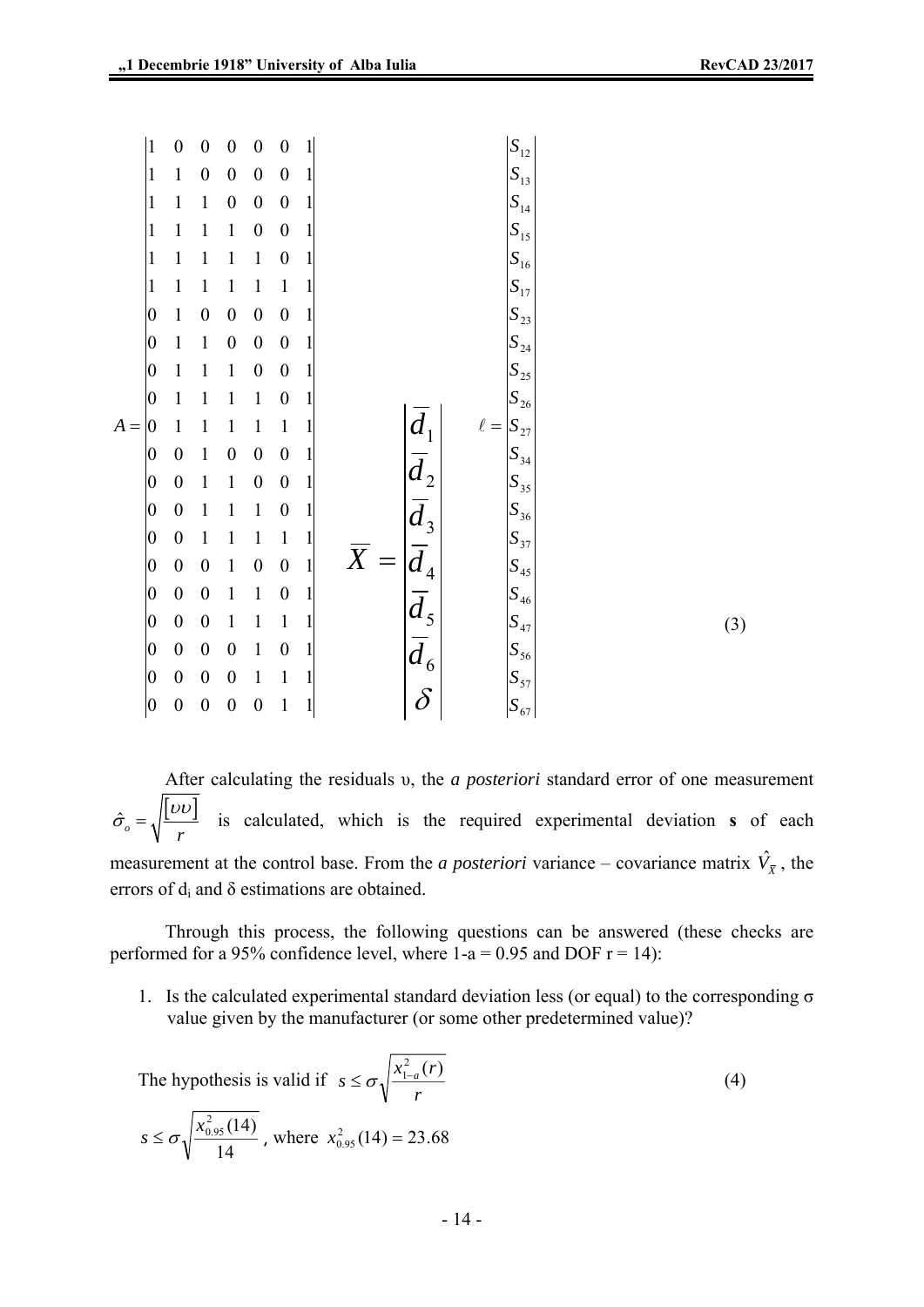$$
s \le \sigma \sqrt{\frac{23.68}{14}} \rightarrow s \le 1.30 \cdot \sigma
$$

**2.** Can two different standard deviations  $s_1$  and  $s_2$  of two different samples (s) of measurements belong to the same population if the two samples have the same degree of freedom? (The question applies to two samples of the same instrument at different times or to two samples of different instruments).

The hypothesis is valid if 
$$
\frac{1}{F_{1-a}(r,r)} \le \frac{s_1^2}{s_2^2} \le F_{1-a}(r,r)
$$
 (5)

$$
\frac{1}{F_{0.975}(14,14)} \le \frac{s_1^2}{s_2^2} \le F_{0.975}(14,14) \text{ , where } F_{0.975}(14,14) = 2.98 \rightarrow 0.34 \le \frac{s_1^2}{s_2^2} \le 2.98
$$

#### **4. Verification of total stations Leica TS02 and Leica TS30**

As an implementation of the proposed procedure, two total stations and specifically the Leica TS02 and Leica TS30 precision geodetic stations (accuracy  $[\pm 1 \text{mm } \pm 2 \text{ppm}]$ ,  $[\pm 0.6$ mm  $\pm 1$ ppm]) were checked on  $11<sup>th</sup>$  October 2017. The resulting measured values of the baseline lengths (results in m) are: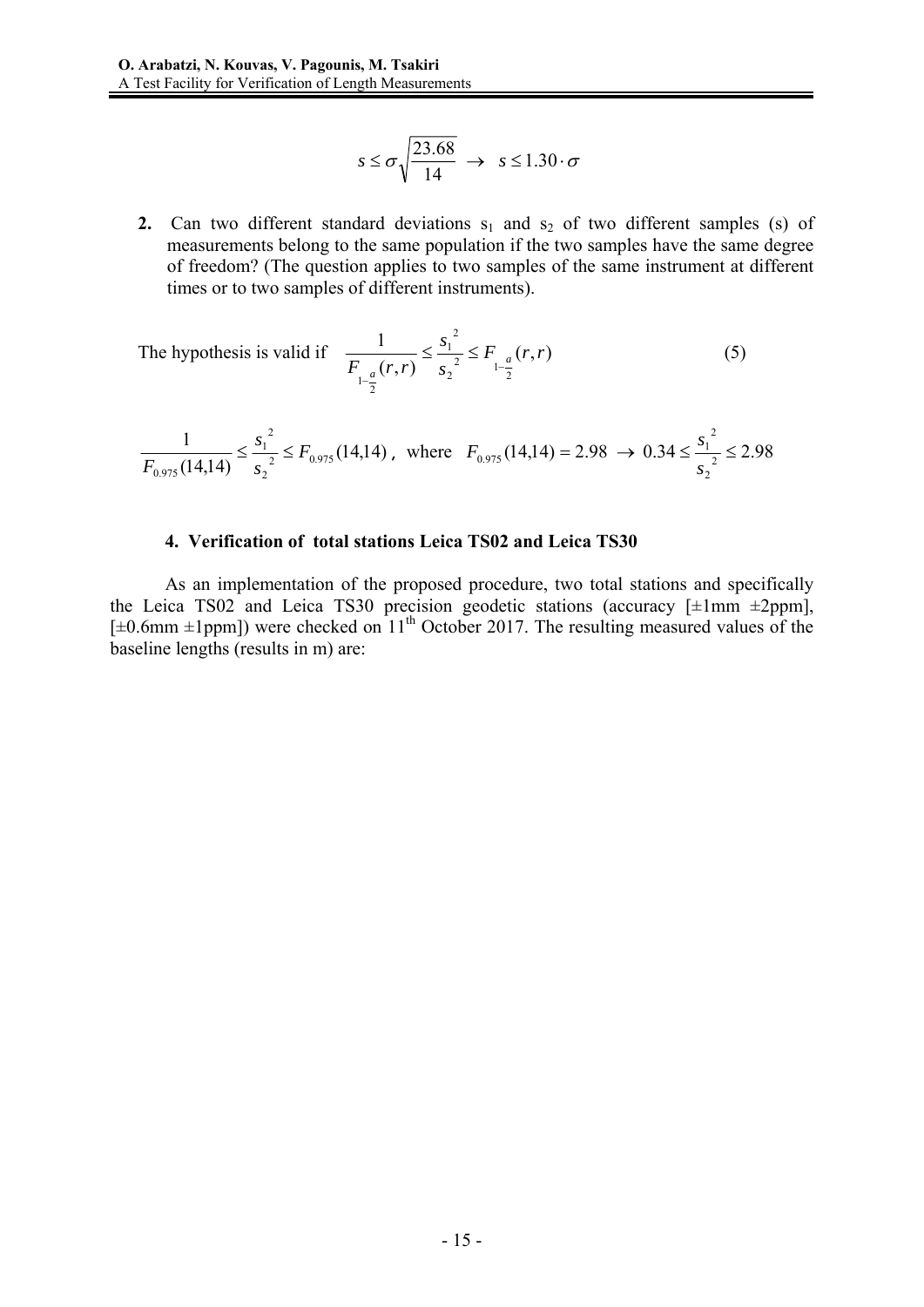| 5.070                   | 5.0701                   |
|-------------------------|--------------------------|
| 15.058                  | 15.0593                  |
| 30.901                  | 30.9020                  |
| 60.226                  | 60.2273                  |
| 95.185                  | 95.1883                  |
| 119.676                 | 119.6767                 |
| 9.988                   | 9.9892                   |
| 25.831                  | 25.8324                  |
| 55.157                  | 55.1572                  |
| 90.117                  | 90.1176                  |
| $\ell_{TS02} = 114.606$ | $\ell_{TS02} = 114.6067$ |
| 15.843                  | 15.8437                  |
| 45.168                  | 45.1744                  |
| 80.128                  | 80.1292                  |
| 104.617                 | 104.6182                 |
| 29.325                  | 29.3256                  |
| 64.284                  | 64.2847                  |
| 88.774                  | 88.7747                  |
| 34.960                  | 34.9609                  |
| 59.449                  | 59.4499                  |
| 24.489                  | 24.4894                  |

After the least squares adjustment, the results are:

For the total station Leica TS02:

$$
\hat{x}_{TS02} = \begin{vmatrix}\n5.070 \\
9.98778 \\
15.844 \\
29.326 \\
34.959 \\
24.489 \\
0.001\n\end{vmatrix} (m) \quad \hat{\sigma}_{o,TS02} = \pm 1.3 mm \quad \text{and} \quad \hat{\sigma}_{i,TS02} = \pm 0.9 mm
$$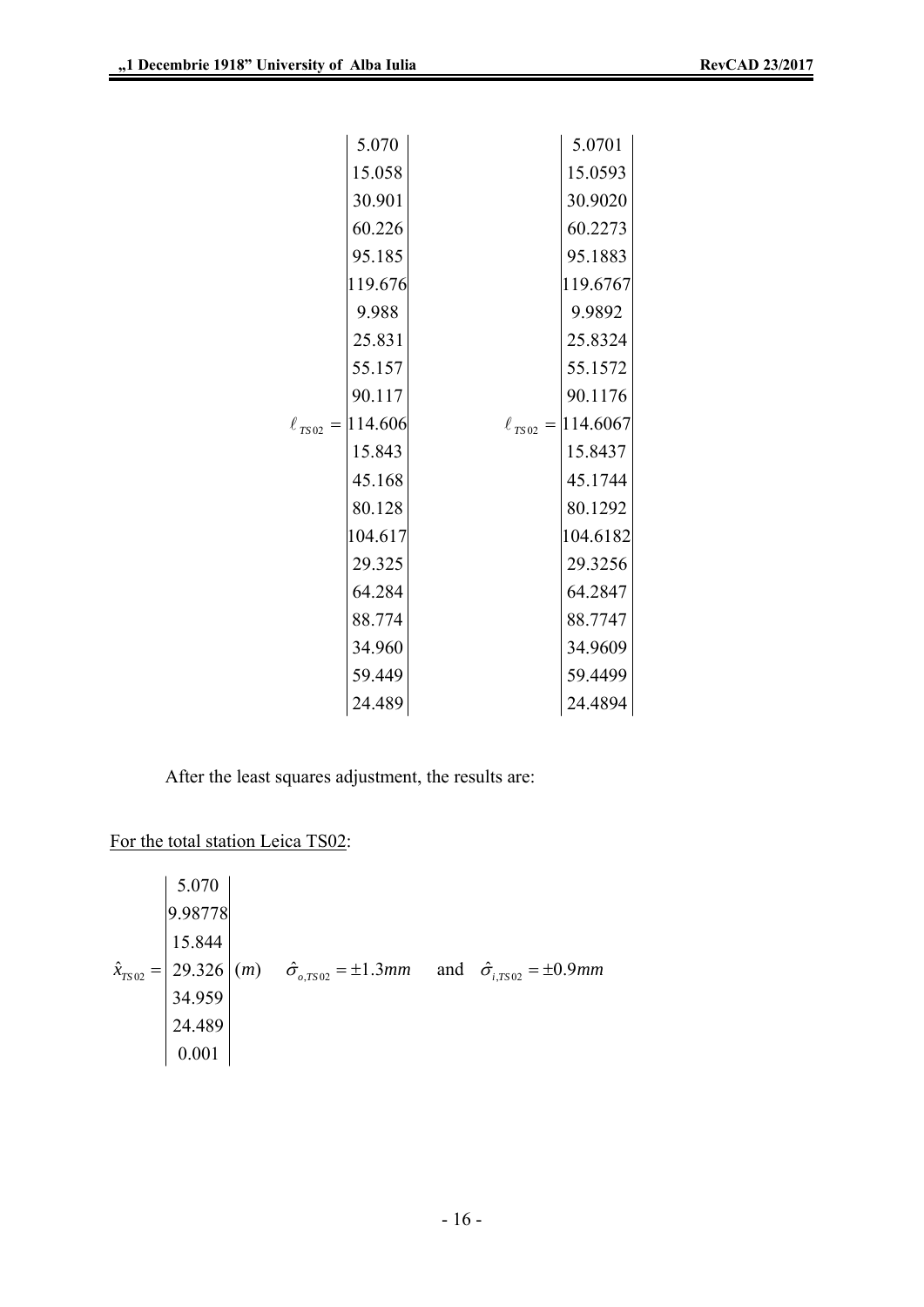For the total station Leica TS30:

30 5.0700 9.9885 15.8432  $\hat{x}_{7530} = |29.3251| (m)$ 34.9598 24.4885  $-0.0002$  $\hat{x}_{TSS0} = |29.3251| (m)$   $\hat{\sigma}_{o,TSS0} = \pm 0.5 mm$  and  $\hat{\sigma}_{i,TSS0} = \pm 0.2 mm$ 

According to Eq. 5, if  $\sigma$  is the value given by the manufacturer and s is the calculated experimental standard deviation (  $s = \hat{\sigma}_o$ )  $\rightarrow$   $s \le 1.30 \cdot \sigma$ 

For TS02: 
$$
s = \hat{\sigma}_{o, rso2} \le 1.30 \cdot \sigma \rightarrow 1.3 \text{ mm} \le 1.3 \times 1.5 \text{ mm} \approx 2 \text{ mm}
$$

For TS30:  $s = \hat{\sigma}_{q \text{rs30}} \leq 1.30 \cdot \sigma \rightarrow 0.5 \text{mm} \leq 1.3 \times 1.0 \text{mm} \equiv 1.3 \text{mm}$ 

This hypothesis is valid for both instruments.

Using the results of the laser tracker (LT) (table 3) the differences between them and the adjusted values of TS02 and TS30 can be calculated (table 4).

| <b>Baselines</b> | Laser tracker | <b>TS02</b>  | <b>TS30</b>               | $I - II$ | $I - III$ |
|------------------|---------------|--------------|---------------------------|----------|-----------|
|                  | $(in \, mm)$  | $(in \, mm)$ | (in m <sub>m</sub> )<br>Ш | (mm)     | (mm)      |
| $T_1 - T_2$      | 5070.4272     | 5070.03      | 5070.03                   | 0.5      | 0.40      |
| $T_1 - T_3$      | 9988.6598     | 9987.8       | 9988.49                   | 0.9      | 0.17      |
| $T_1 - T_4$      | 15842.8758    | 15844.1      | 15843.21                  | $-1.2$   | $-0.35$   |
| $T_1 - T_5$      | 29325.3976    | 29325.6      | 29325.07                  | $-0.2$   | 0.33      |
| $T_1 - T_6$      | 34960.1116    | 34959.4      | 34959.78                  | 0.7      | 0.33      |
| $T_1 - T_7$      | 24488.2717    | 24488.49     | 24488.49                  | $-0.7$   | $-0.22$   |

Table 4. Differences between the results of LT and those derived from the two total stations

The standard deviations for the differences are  $\sigma_{I-II} = \pm 0.9$  mm and  $\sigma_{I-II} = \pm 0.2$  mm. If we accept that the results of the laser tracker's measurements are the best estimations of the "true" values of the distances between the bases, then these differences (I-II and I-III) are checked for systematic errors using the normal distribution.

For 95% confidence level,  $z = 1.96$ . Thus the differences must be in the confidence interval: for TS02 between [-1.8mm, 1.8 mm]

for TS30 between [- 0.39mm, 0.39mm].

As it is shown in Table 4, there are not systematic errors.

## **5. Concluding remarks**

The specifications ISO 17123-4: 'Optics and optical instruments - Part 4: Electrooptical distance meters (EDM instruments)', is the document describing the standardised procedure to be followed and the calculations to be made when verifying geodetic instruments as well as providing description on the control field of the length measurement bases and the calculations to be made. Its understanding, therefore, is critical in the procedures involved for the calibration of length measuring instruments.